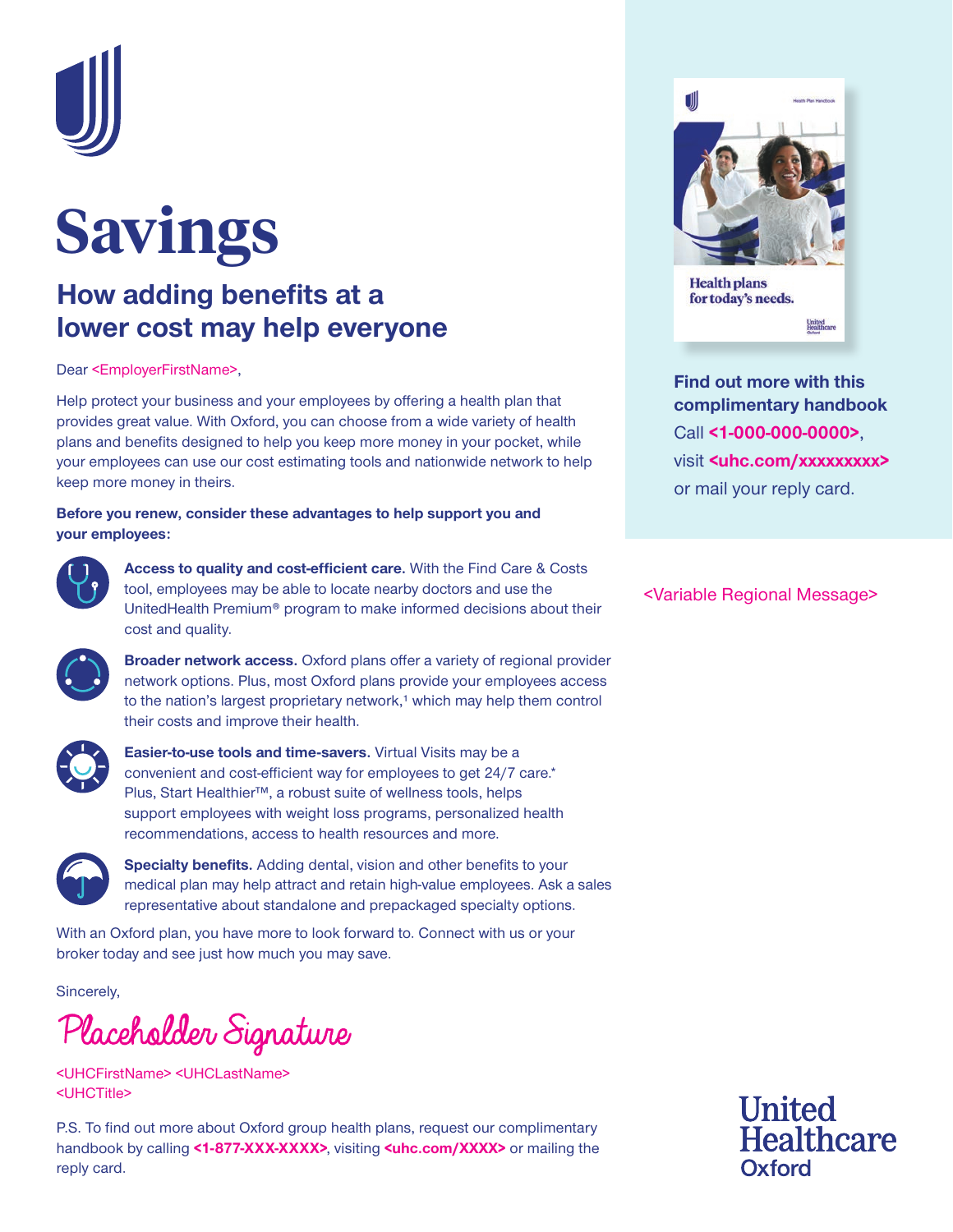<Prospect ID> <FirstName> <LastName> <Company name> <Address\_Line\_1> <Address\_Line\_2> <City>, <State> <Zip\_Code\_5> <Zip\_Code\_4>

**<Variable Regional Message>**

\*Telehealth services are available in Connecticut in addition to Virtual Visits.

<sup>1</sup> UnitedHealth Network internal analysis, June 15, 2019.

<sup>2</sup> <Variable Regional Message footnote>.

<LEGAL\_ENTITY>

Specialty benefits and programs may not be available in all states or for all group sizes. Components subject to change.

Members can access average cost data online or on the mobile app. None of the average costs are intended to be a guarantee of your costs or benefits. Your actual costs may vary. When accessing average cost data, please refer to the Website or Mobile application terms of use under Find Care & Costs section.

The UnitedHealth Premium® designation program is a resource for informational purposes only. Designations are displayed in UnitedHealthcare online physician directories at myuhc.com®. You should always visit myuhc.com for the most current information. **Premium designations are a guide to choosing a physician and may be used as one of many factors you consider when choosing a physician. If you already have**  a physician, you may also wish to confer with him or her for advice on selecting other physicians. You should also discuss designations with a physician before choosing him or her. Physician evaluations<br>have a risk of err

Virtual Visits phone and video chat with a doctor are not an insurance product, health care provider or a health plan. Unless otherwise required, benefits are available only when services are delivered through a<br>Designated times, or in all locations, or for all members. Check your benefit plan to determine if these services are available.

Start Healthier® program is available for certain fully insured benefit plans, group sizes and states. Check with your UnitedHealthcare representative to find out if it is available to you.

Oxford insurance products are underwritten by Oxford Health Insurance, Inc. Oxford HMO products are underwritten by Oxford Health Plans (CT), Inc. and Oxford Health Plans (NJ), Inc. Administrative services provided by Oxford Health Plans LLC.

B2B EI21651201.0-OXF 5/21 © 2021 Oxford Health Plans LLC. All Rights Reserved. 21-651205-H <0319Q1SB01> <MKT\_CODE>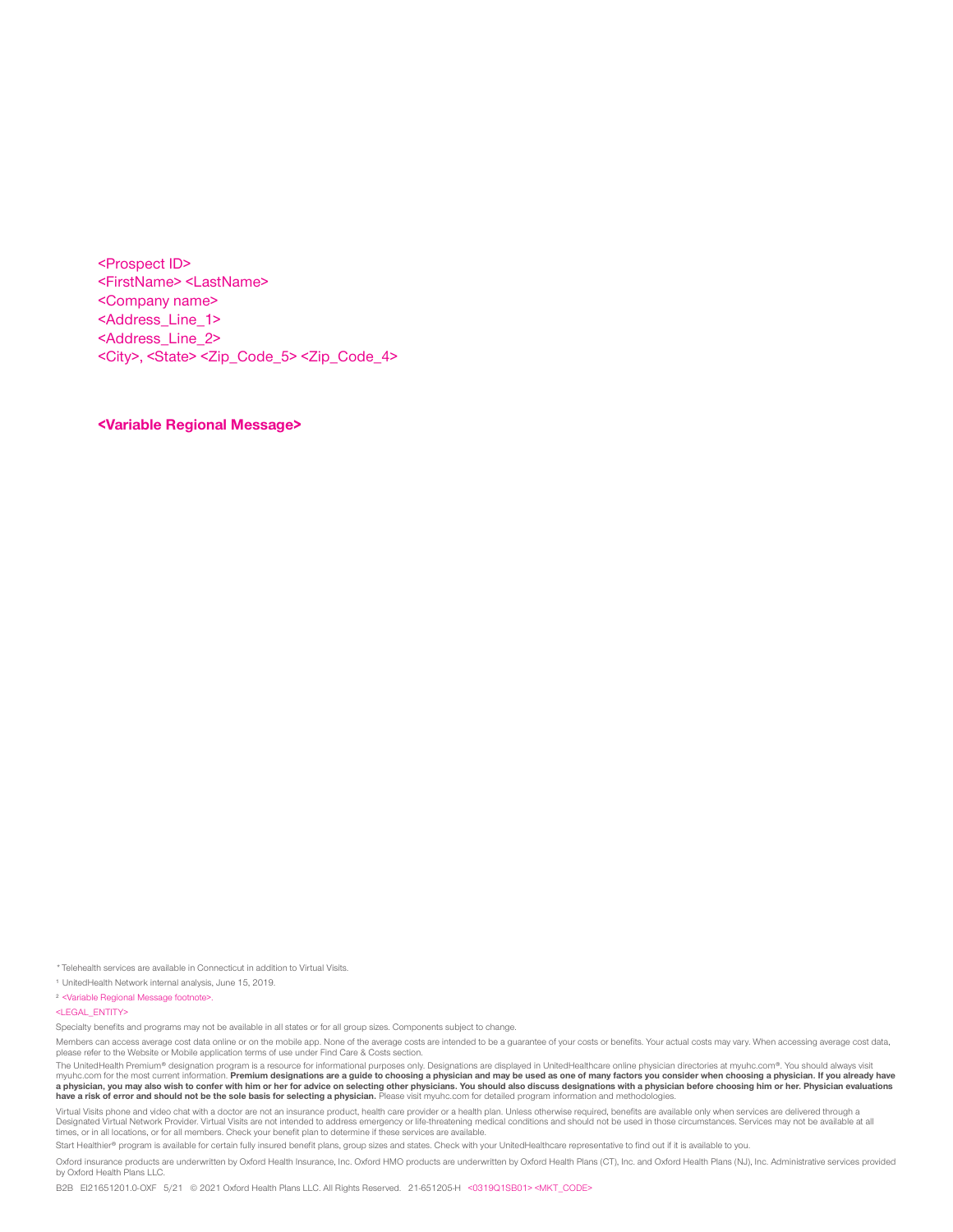

P.O. Box 51369 Livonia, MI 48151



**Before you renew, consider a plan with the savings you and your employees may need now more than ever**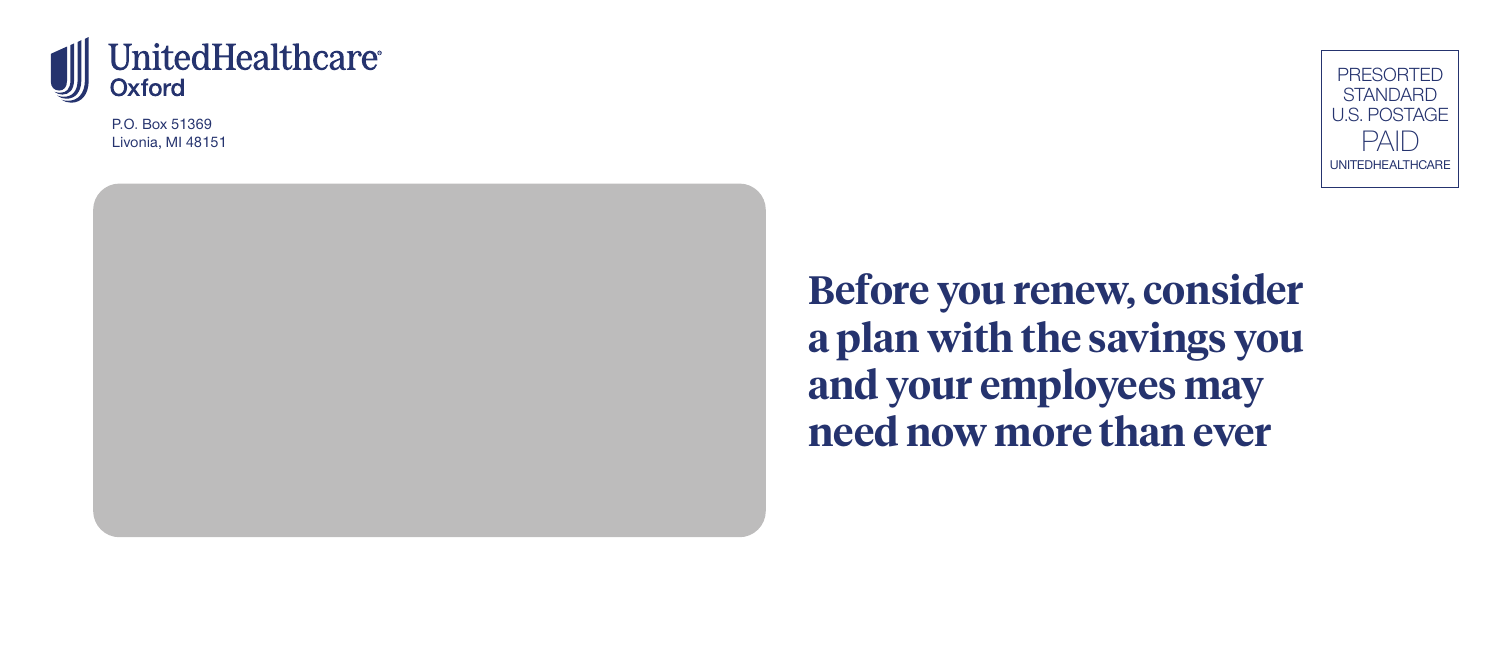

# **Stability**

## **How a quality health plan with a reliable track record helps support today's needs**

#### Dear <EmployerFirstName>,

Help protect your employees by choosing a health plan that you trust. Oxford has a 35-year track record of delivering plans built to help control costs, improve health and drive a better experience for our members.

#### **Before you renew, consider these advantages to help support you and your employees:**



**Greater cost efficiency –** choose from a wide selection of group health plans designed for greater value and better cost control.



**Access to quality and cost-efficient care –** with the Find Care & Costs tool, employees may be able to locate nearby doctors and make informed decisions about their cost and quality.



**Broader network access –** Oxford plans offer a variety of regional provider network options. Plus, most Oxford plans provide your employees access to the nation's largest proprietary network,<sup>1</sup> which may help them control their costs and improve their health.



**Specialty benefits –** adding dental, vision and other benefits to your medical plan may help attract and retain high-value employees. Ask a sales representative about standalone and prepackaged specialty options.

With an Oxford plan, you have more to look forward to. Connect with us or your broker today and see how we take care of those we serve.

Sincerely,

Placeholder Signature

<UHCFirstName> <UHCLastName> <UHCTitle>

P.S. To find out more about group health plans, request our complimentary handbook by calling **<1-877-XXX-XXXX>**, visiting **<uhc.com/XXXX>** or mailing the reply card.



**Find out more with this complimentary handbook** Call **<1-000-000-0000>**, visit **<uhc.com/xxxxxxxx>** or mail your reply card.

<Variable Regional Message>

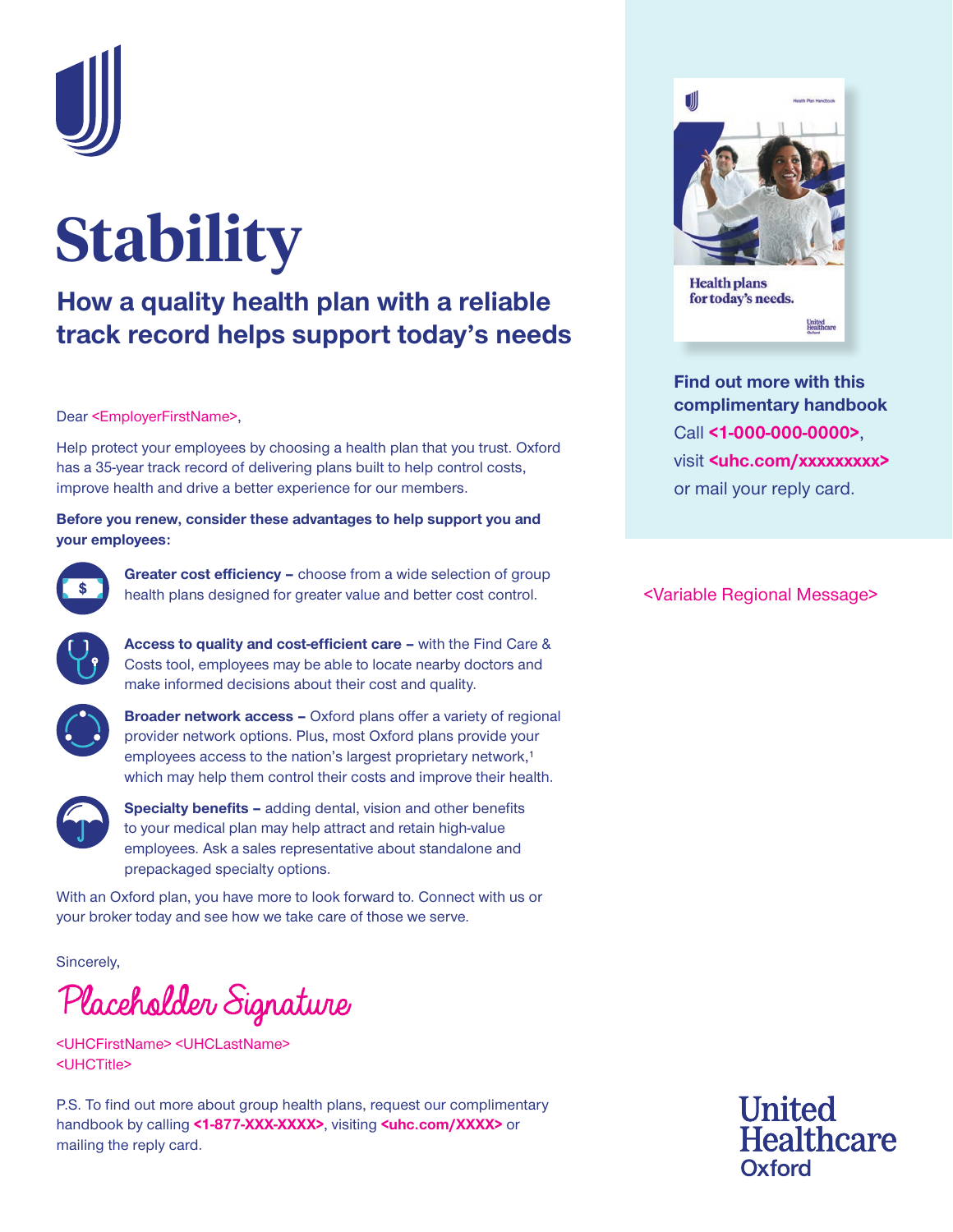<Prospect ID> <FirstName> <LastName> <Company name> <Address\_Line\_1> <Address\_Line\_2> <City>, <State> <Zip\_Code\_5> <Zip\_Code\_4>

**<Variable Regional Message>**

<sup>1</sup> UnitedHealth Network internal analysis, June 15, 2019.

<sup>2</sup> <Variable Regional Message footnote>.

<LEGAL\_ENTITY>

Specialty benefits and programs may not be available in all states or for all group sizes. Components subject to change.

Members can access average cost data online or on the mobile app. None of the average costs are intended to be a guarantee of your costs or benefits. Your actual costs may vary. When accessing average cost data, please refer to the Website or Mobile application terms of use under Find Care & Costs section.

Oxford insurance products are underwritten by Oxford Health Insurance, Inc. Oxford HMO products are underwritten by Oxford Health Plans (NJ), Inc. and Oxford Health Plans (CT), Inc. Administrative services provided by Oxford Health Plans LLC.

B2B EI21651200.0-OXF 5/21 © 2021 Oxford Health Plans LLC. All Rights Reserved. 21-651205-C <0319Q1SB01> <MKT\_CODE>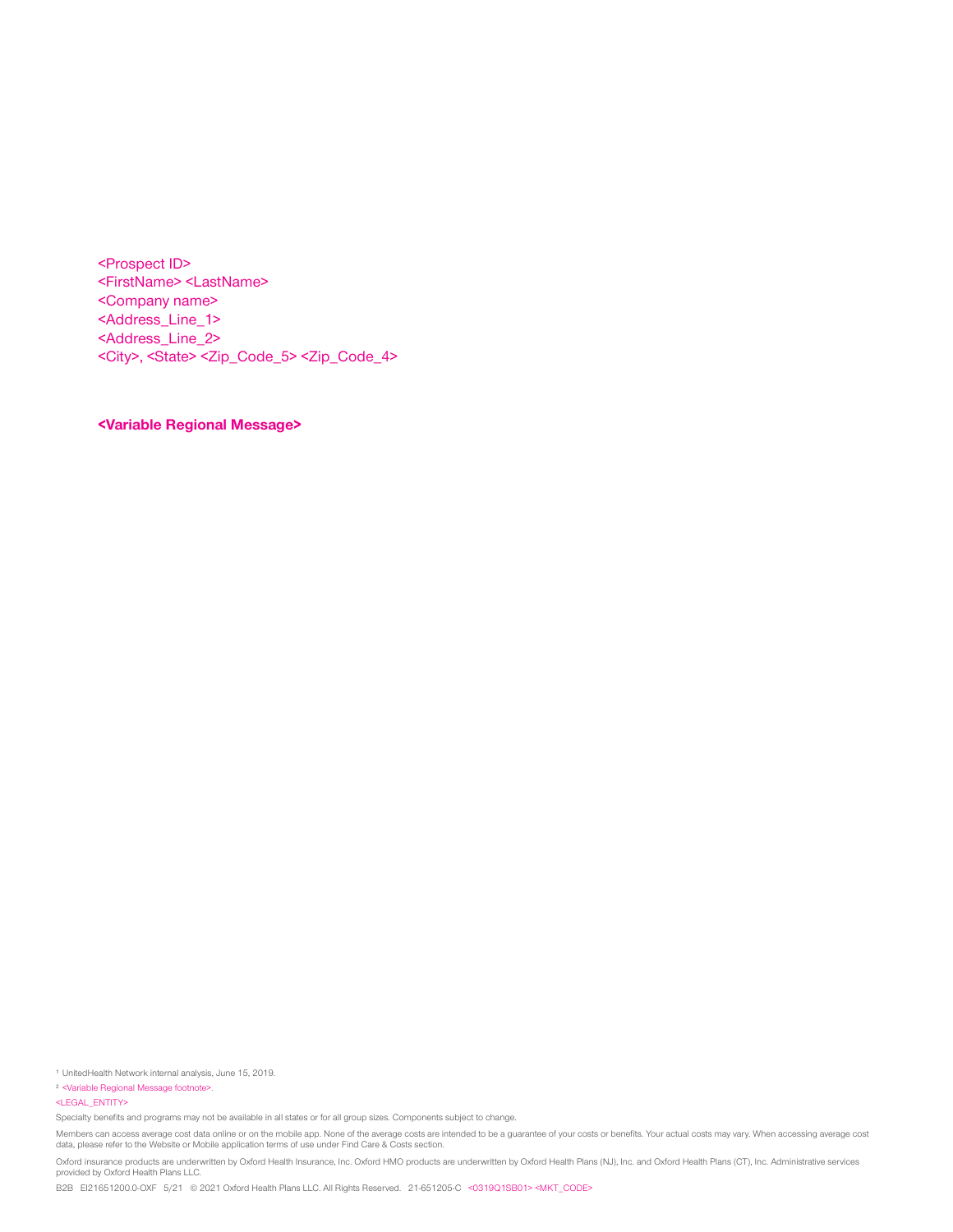

P.O. Box 51369 Livonia, MI 48151



**Before you renew your group health plan, consider the stability you may need now more than ever**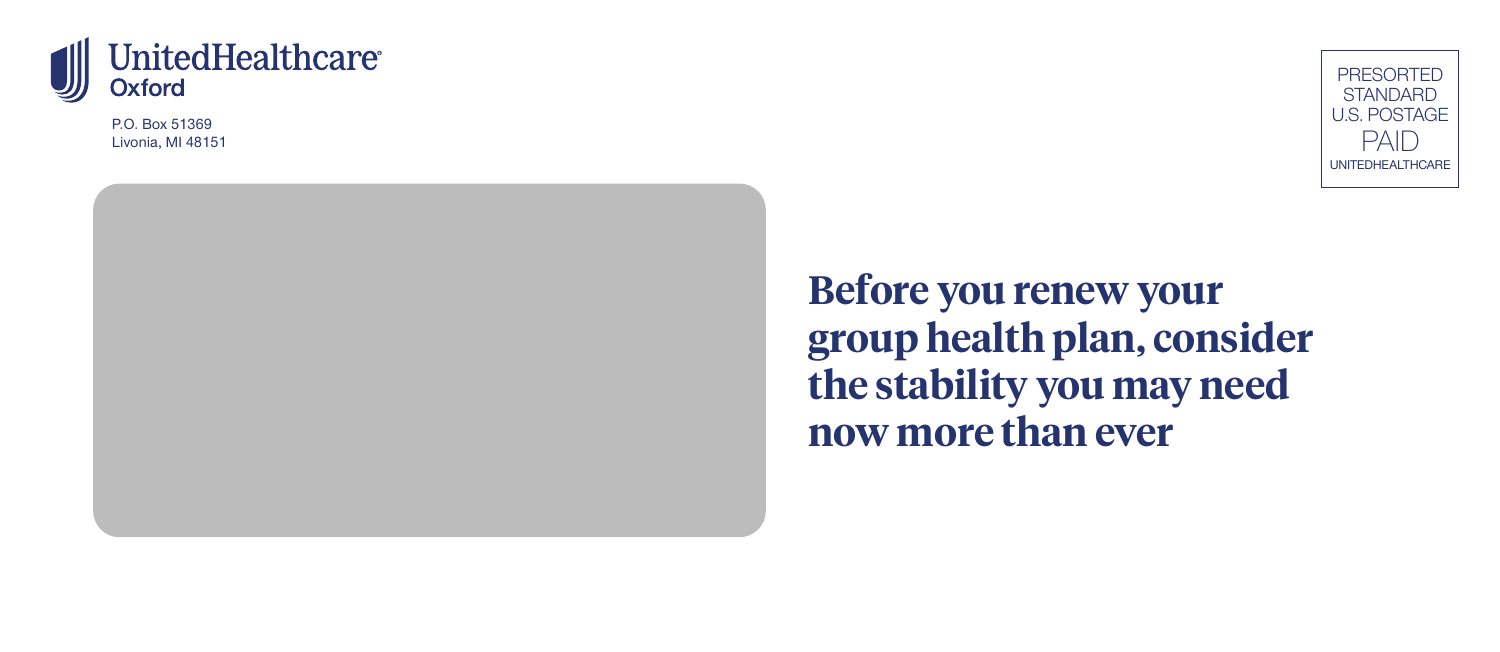

<Prospect ID> <Contact\_First\_Name> <Contact\_Last\_Name>

## **Yes, send me "Health plans for today's needs."**

**See how an Oxford plan can help protect you and your employees.**

 $\square$  Email my handbook to:

| My health insurance renewal month is: (Check one)                                                                                                                       |  |  |  |  |  |  |  |  |  |
|-------------------------------------------------------------------------------------------------------------------------------------------------------------------------|--|--|--|--|--|--|--|--|--|
| $\square$ FEB $\square$ MAR $\square$ APR $\square$ MAY $\square$ JUN $\square$ JUL $\square$ AUG $\square$ SEP $\square$ OCT $\square$ NOV $\square$ DEC<br>$\Box$ JAN |  |  |  |  |  |  |  |  |  |
|                                                                                                                                                                         |  |  |  |  |  |  |  |  |  |
| # of employees: $\qquad \qquad$ # of insured employees: $\qquad \qquad$ I'm the health insurance: $\Box$ decision-maker $\Box$ influencer                               |  |  |  |  |  |  |  |  |  |
| $\Box$ I'd like a <b>quote.</b> I'm interested in: $\Box$ Medical $\Box$ Dental $\Box$ Vision                                                                           |  |  |  |  |  |  |  |  |  |
| Do you work with a broker? $\Box$ Yes $\Box$ No Broker name:                                                                                                            |  |  |  |  |  |  |  |  |  |
|                                                                                                                                                                         |  |  |  |  |  |  |  |  |  |

By providing your email address, you are opting to receive email communications from UnitedHealthcare.

Oxford insurance products are underwritten by Oxford Health Insurance, Inc. Oxford HMO products are underwritten by Oxford Health Plans (NJ), Inc. and Oxford Health Plans (CT), Inc.

B2B EI21499170.0 1/21 © 2021 Oxford Health Plans LLC. All Rights Reserved. 21-499671-F <0318Q1SB01>



**Health plans** for today's needs.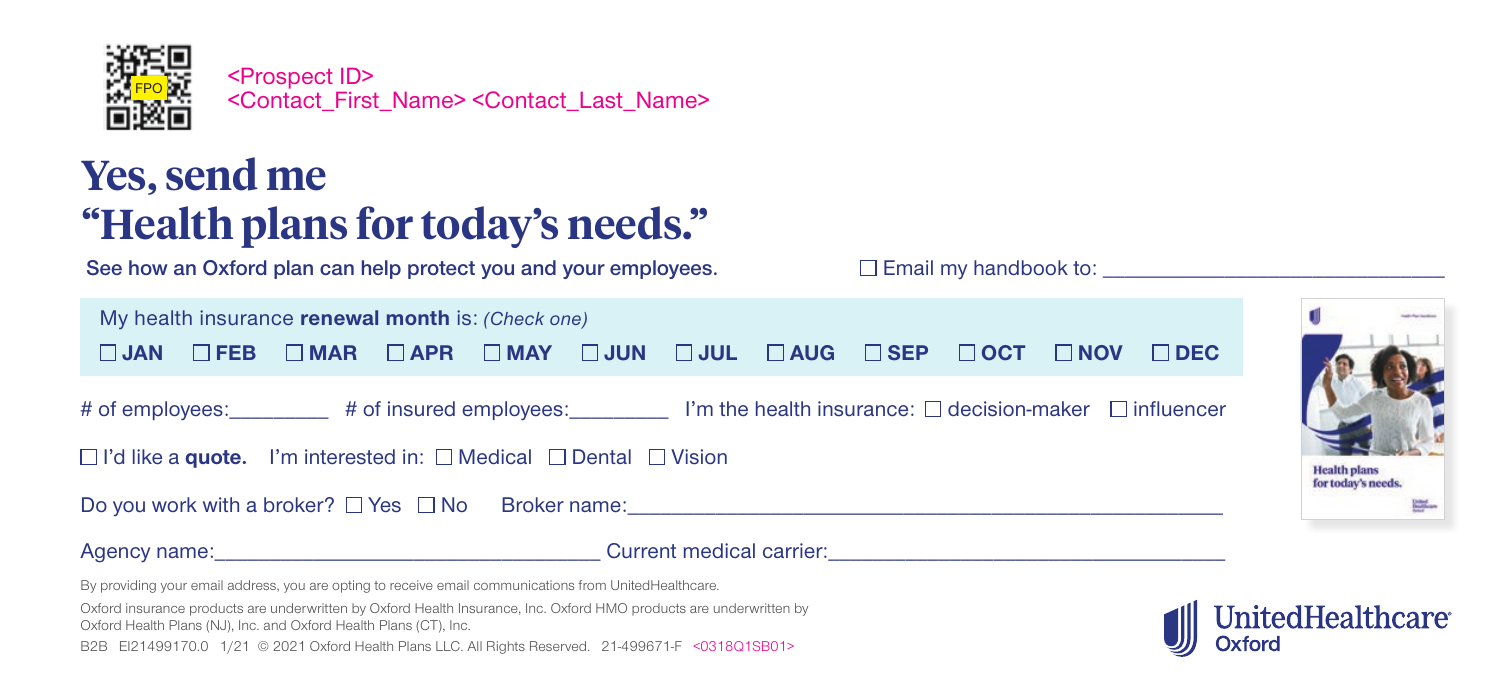NO POSTAGE NECESSARY IF MAILED IN THE UNITED STATES



POSTAGE WILL BE PAID BY ADDRESSEE

**UNITEDHEALTH GROUP** PO BOX 51369 LIVONIA MI 48151-9802

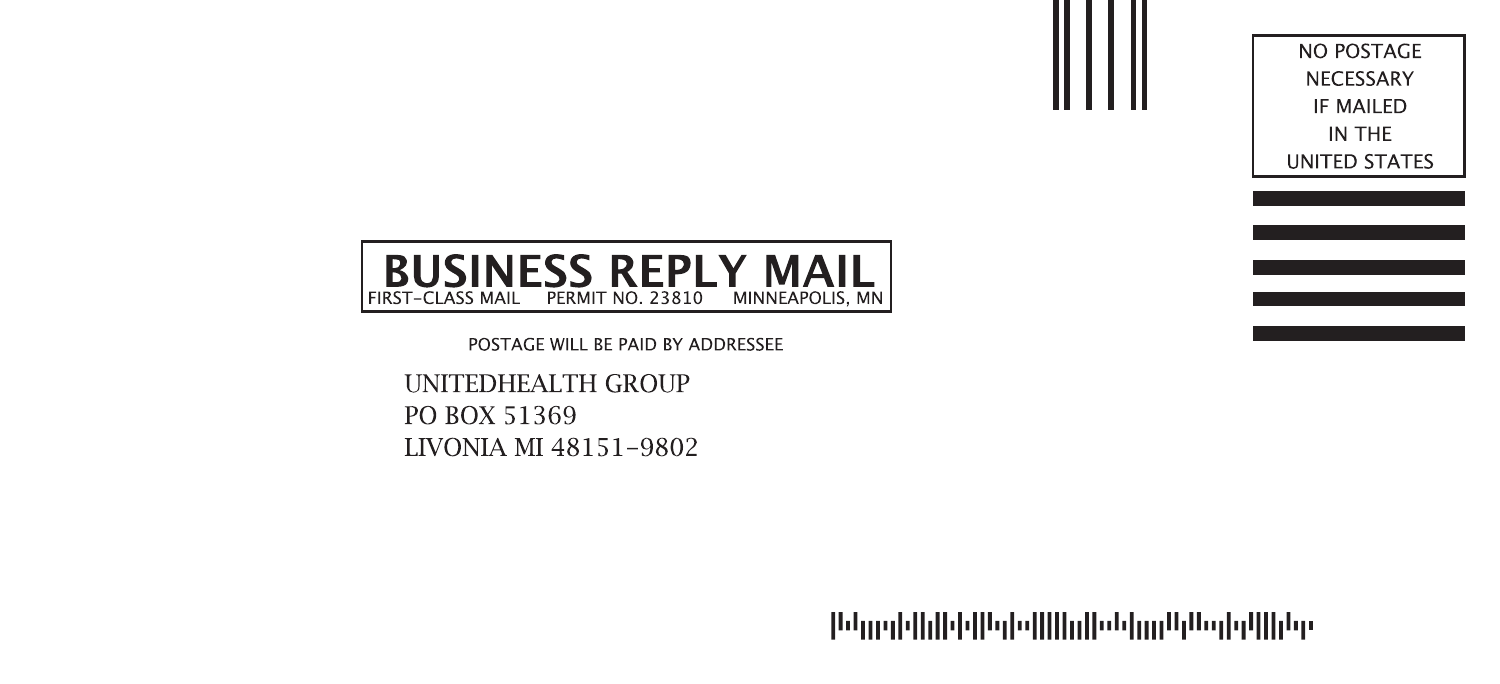

## **Looking to provide health care coverage designed for affordability?**

#### Dear <EmployerFirstName>,

Many businesses today are looking for new ways to manage the cost of employee health benefits, while still being able to offer employees benefits they want.

Designed for flexibility and lower costs, level funded health plans from Oxford include the potential for a surplus refund at year-end<sup>1</sup> if plan participant medical claims are lower than expected. Plus, fixed monthly payments and safeguards help protect your plan from unexpected high medical claims.

### **Before you renew, consider these advantages to help support you and your employees:**



**Greater cost efficiency –** choose from a wide selection of group health plans designed for greater value and better cost control. In addition to level funded plans, Oxford has a variety of plan designs ranging from consumer-driven to primary care-centered to tiered plans and more.



**Specialty benefits –** when you add dental, vision and other benefits to your medical plan, you'll not only enhance your benefits package, you'll enjoy streamlined plan administration and savings.



**More ways to help plan participants access care and get healthier,** including telehealth visits, as well as weight loss and wellness programs.

Before you renew your current plan, see how Oxford health plans may be a better fit for your business. Connect with us or your broker today to get started.

Sincerely,

Placeholder Signature

<UHCFirstName> <UHCLastName> <UHCTitle>

P.S. To find out more about group health plans, request our complimentary brochures by calling **<1-877-XXX-XXXX>**, visiting **<uhc.com/XXXX>** or mailing the reply card.



**Find out more with these complimentary brochures** Call **<1-000-000-0000>**, visit **<uhc.com/xxxxxxxx>** or mail your reply card.

<Variable Regional Message>

**United Healthcare** Oxford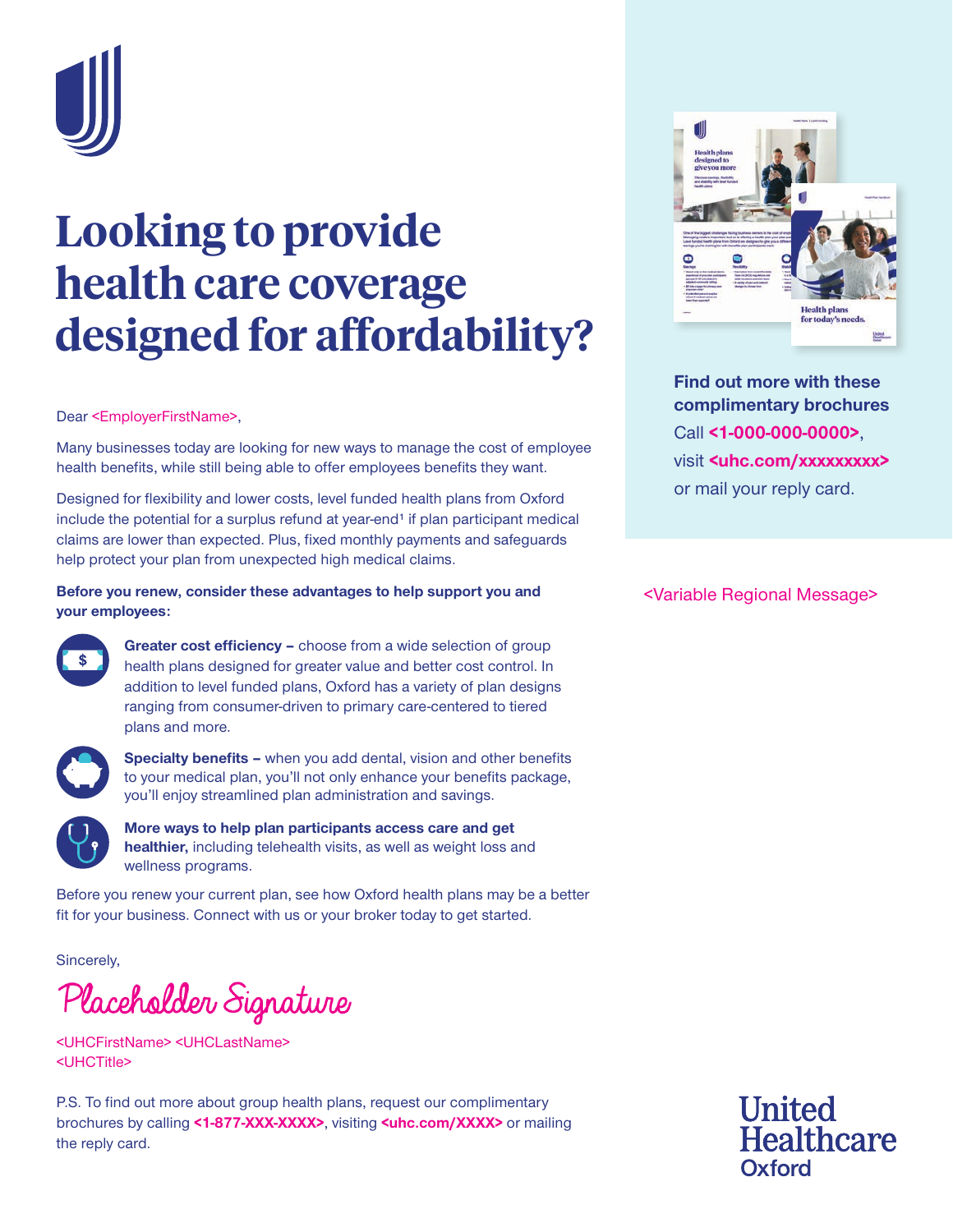<Prospect ID> <FirstName> <LastName> <Company name> <Address\_Line\_1> <Address\_Line\_2> <City>, <State> <Zip\_Code\_5> <Zip\_Code\_4>

**<Variable Regional Message>**

<sup>1</sup> Please consult a tax and/or legal advisor to determine if, by receiving this refund, there are any restrictions or obligations, or whether the refund is taxable. Surplus refund available only where allowed by state law. <sup>2</sup> <Variable Regional Message footnote>.

Minimum participation requirements may apply for bundling programs. Packaged Savings program is not available for all group sizes, and benefits and programs may not be available in all states. Components subject to change.

Oxford insurance products are underwritten by Oxford Health Insurance, Inc. Oxford HMO products are underwritten by Oxford Health Plans (CT), Inc. and Oxford Health Plans (NJ), Inc. Administrative services<br>provided by Oxfo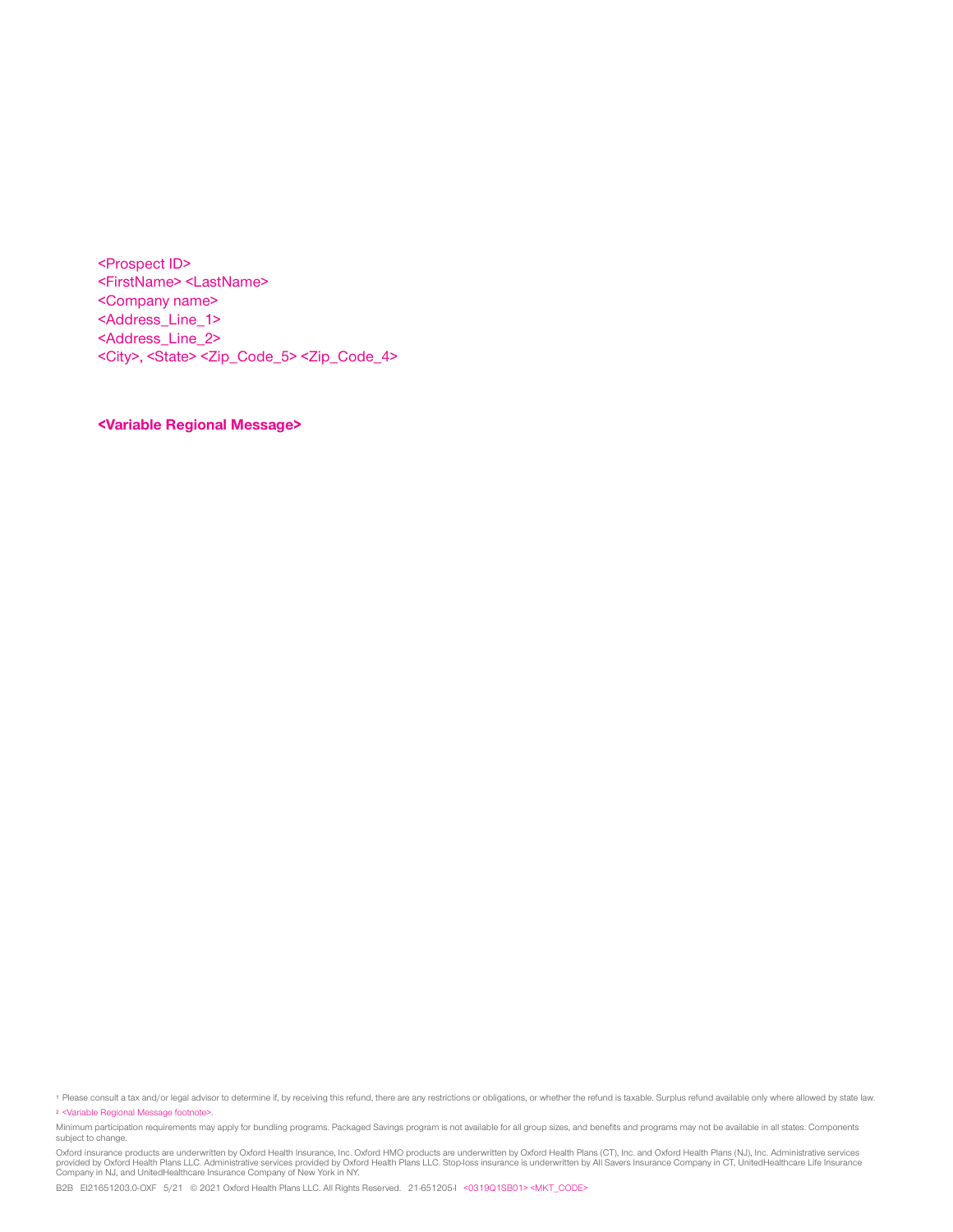

P.O. Box 51369 Livonia, MI 48151



**Looking for health care coverage designed for affordability? Open now.**

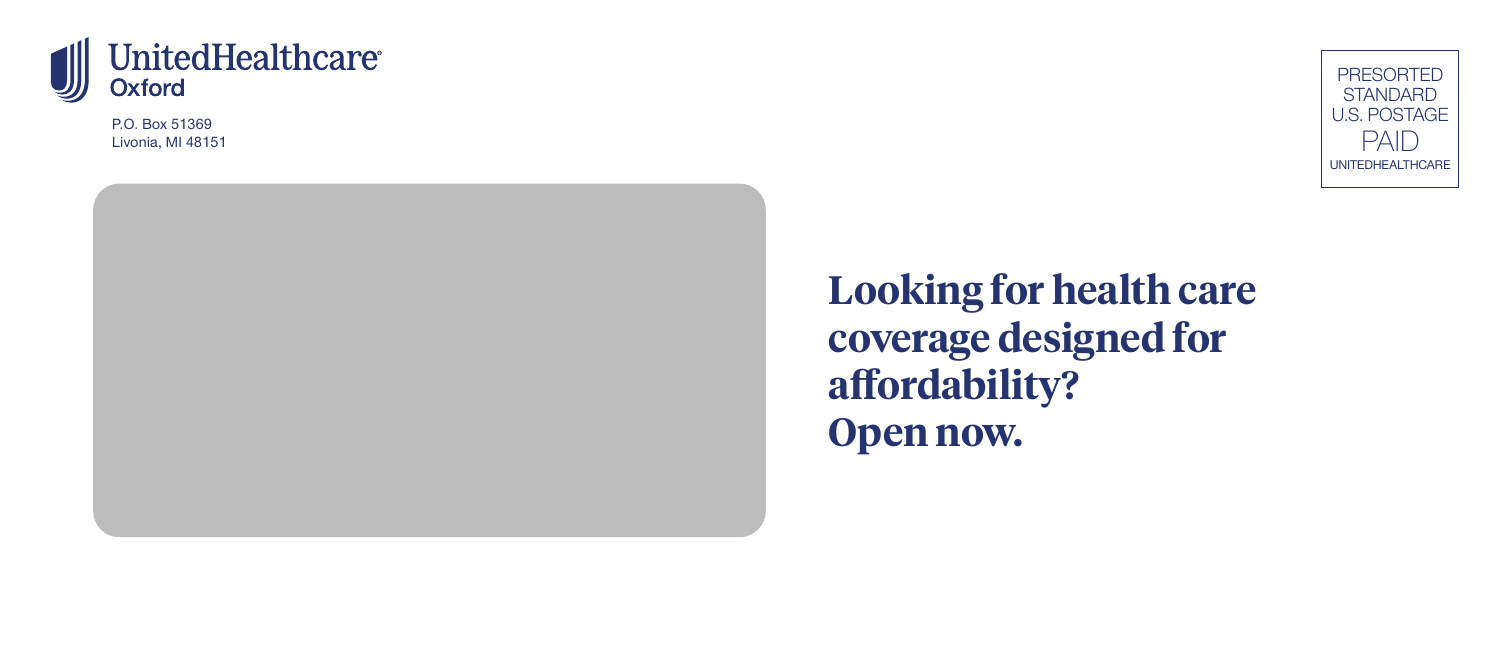

## **Yes, send me "Health plans for today's needs" and "Health plans designed to give you more"**

\_\_\_\_\_\_\_\_\_\_\_\_\_\_\_\_\_\_\_\_\_\_\_\_\_\_\_\_\_\_\_\_\_\_\_\_\_\_

| My health insurance renewal month is: (Check one)                                                                                              |            |                                                                              |  |  |  |  |  |  |            |            |            |
|------------------------------------------------------------------------------------------------------------------------------------------------|------------|------------------------------------------------------------------------------|--|--|--|--|--|--|------------|------------|------------|
| $\Box$ JAN                                                                                                                                     | $\Box$ FEB | $\Box$ MAR $\Box$ APR $\Box$ MAY $\Box$ JUN $\Box$ JUL $\Box$ AUG $\Box$ SEP |  |  |  |  |  |  | $\Box$ OCT | $\Box$ NOV | $\Box$ DEC |
| # of employees: $\blacksquare$ # of insured employees: $\blacksquare$ imerges in the health insurance: $\Box$ decision-maker $\Box$ influencer |            |                                                                              |  |  |  |  |  |  |            |            |            |
| $\Box$ I'd like a <b>quote.</b> I'm interested in: $\Box$ Medical $\Box$ Dental $\Box$ Vision                                                  |            |                                                                              |  |  |  |  |  |  |            |            |            |
| Do you work with a broker? $\Box$ Yes $\Box$ No Broker name:                                                                                   |            |                                                                              |  |  |  |  |  |  |            |            |            |
|                                                                                                                                                |            |                                                                              |  |  |  |  |  |  |            |            |            |
| By providing your email address, you are opting to receive email communications from UnitedHealthcare.                                         |            |                                                                              |  |  |  |  |  |  |            |            |            |



tealth plans for today's need

Oxford insurance products are underwritten by Oxford Health Insurance, Inc. Oxford HMO products are underwritten by Oxford Health Plans (NJ), Inc. and Oxford Health Plans (CT), Inc.

B2B EI764518.0-OXF 5/21 © 2021 Oxford Health Plans LLC. All Rights Reserved. 21-651205-Q <0318Q1SB01>